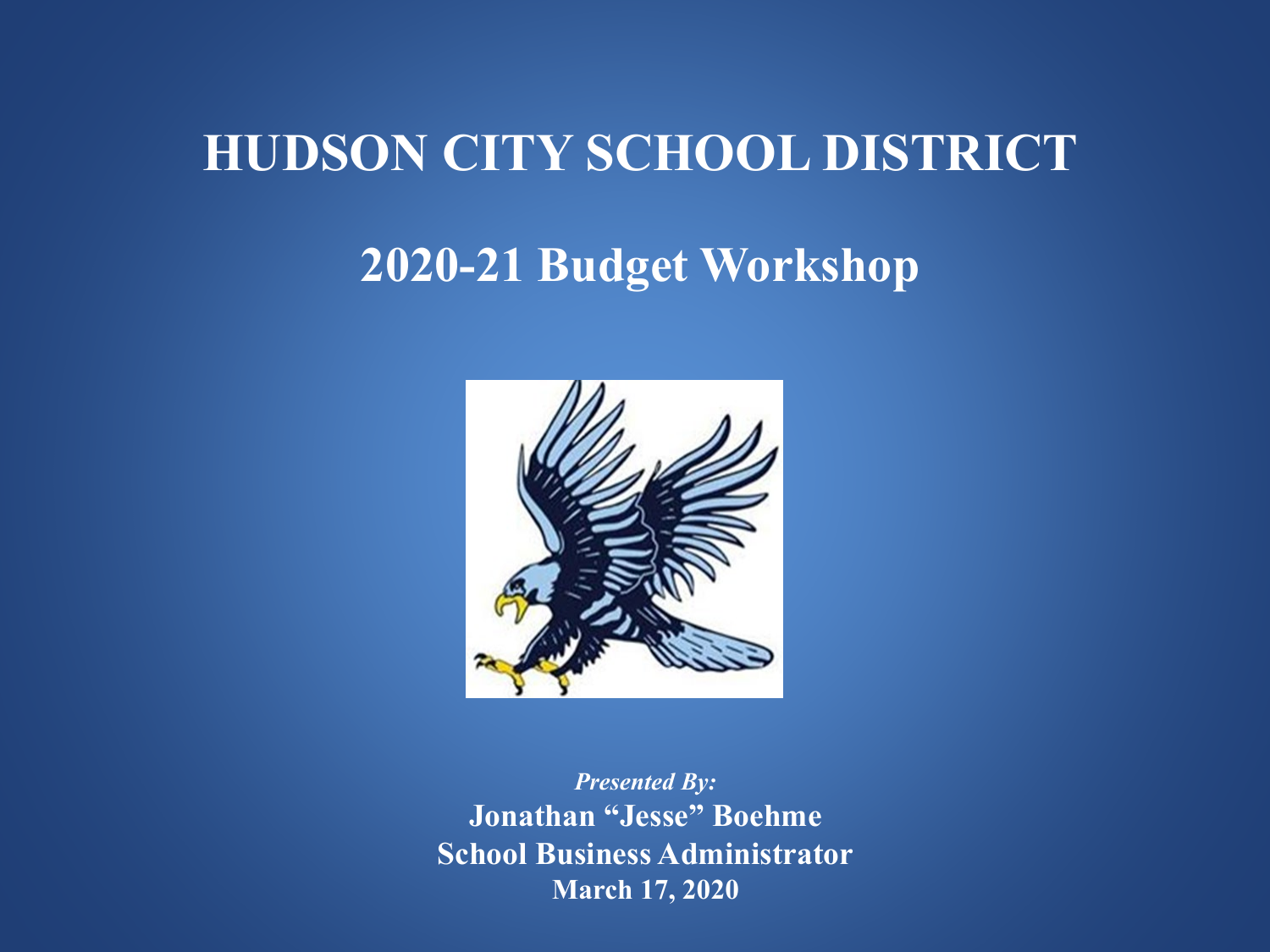# Agenda

- Equalization rate review
- Tax Levy Impact
- Budget Process
- Board of Education, District/Business Offices
- Questions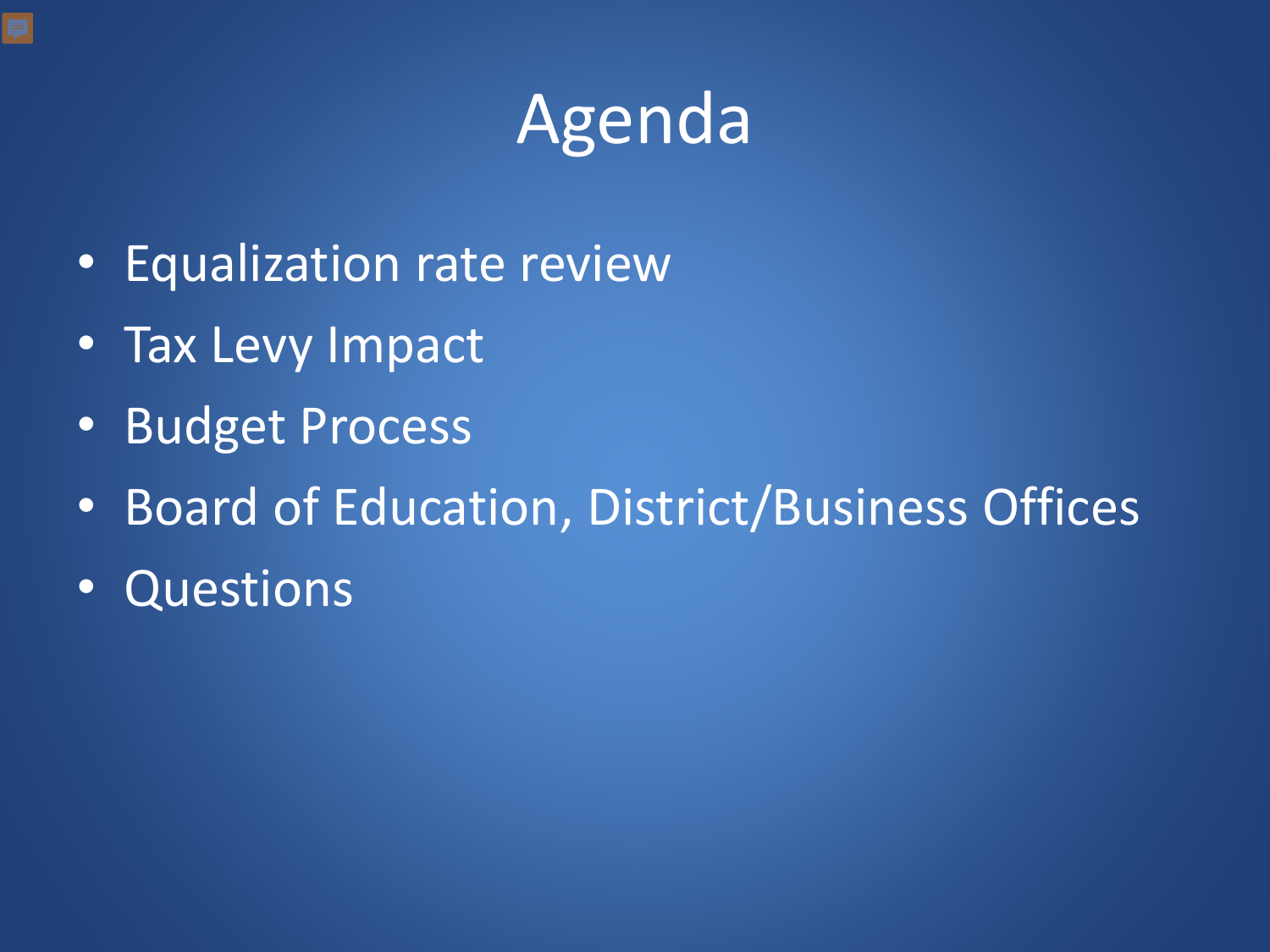| <b>Hudson City</b>                                           |                         |                              |       |
|--------------------------------------------------------------|-------------------------|------------------------------|-------|
| Proposed Tax Levy Limit Calculation                          | 2020-21                 |                              |       |
|                                                              |                         |                              |       |
| Prior Year Tax Levy                                          |                         | \$23,672,443                 |       |
|                                                              |                         |                              |       |
| <b>Tax Base Growth Factor</b>                                | $\overline{\mathbf{X}}$ | 1.0097                       |       |
|                                                              |                         | 23,902,066                   |       |
|                                                              |                         |                              |       |
| Prior year PILOT                                             | $\ddag$                 | 165,000                      |       |
|                                                              |                         | 24,067,066                   |       |
|                                                              |                         |                              |       |
| Prior year exemptions (Capital Levy, net of State Aid)       |                         | 656,532                      |       |
| <b>Adjusted Prior Year Levy</b>                              |                         | \$23,410,534                 |       |
| Allowable Growth Factor (Lesser of CPI or $2\%$ )*           | $\overline{\mathbf{X}}$ | 1.0181                       |       |
|                                                              |                         | 23,834,264                   |       |
| PILOTs for coming year                                       |                         | 185,000                      |       |
|                                                              |                         | 23,649,264                   |       |
| Available Carryover                                          |                         |                              |       |
| Tax Levy Limit (reported to Comptroller's Office on March 1) | =                       | 23,649,264                   |       |
| Coming school year exemptions                                |                         | 598,513                      |       |
| Maximum Allowable Levy (requiring simple majority vote)**    |                         | $\mathbb{S}$<br>24, 247, 777 | 2.43% |

見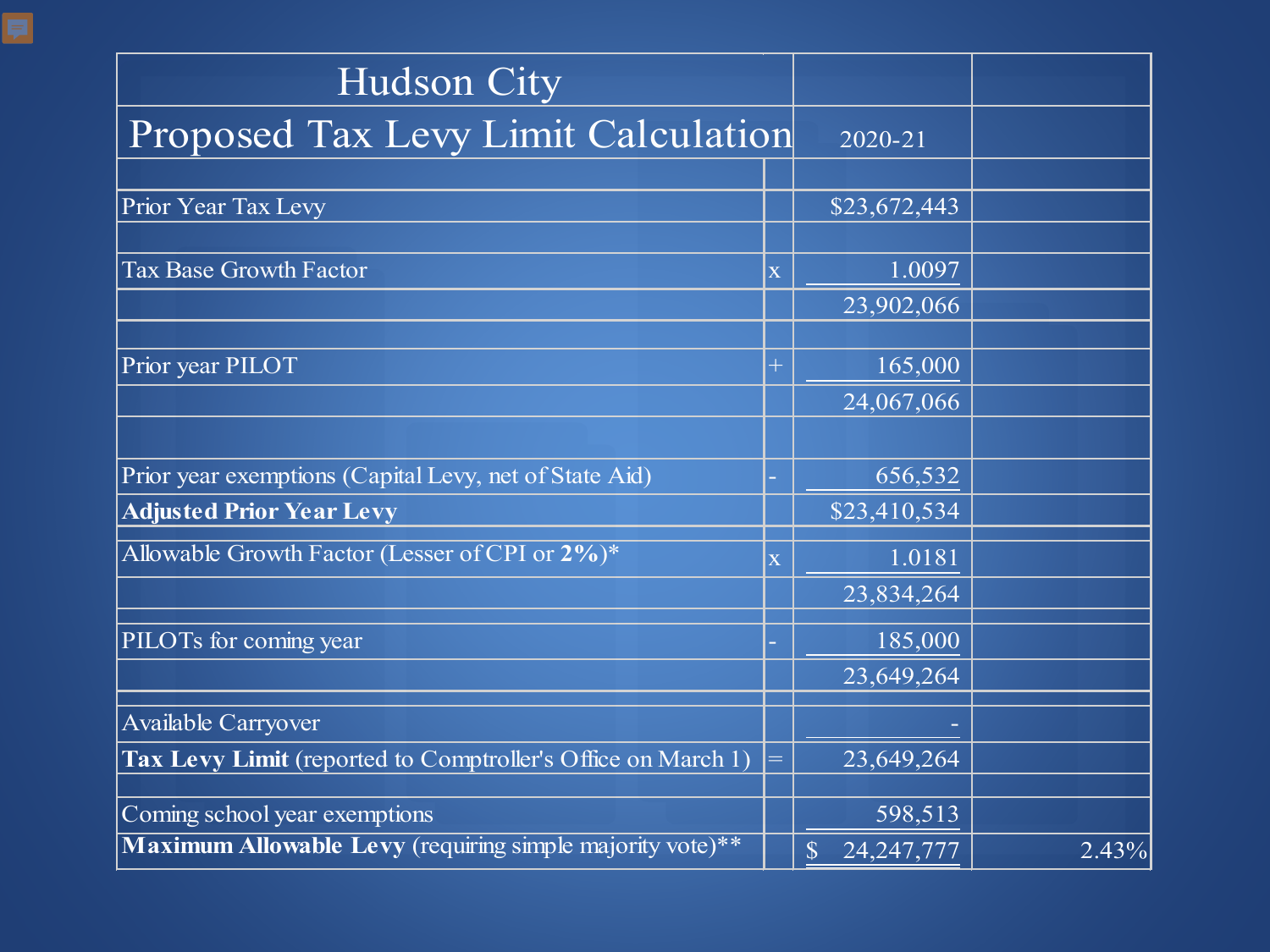# Capital Reserve

• Reserve Purpose

– Is to pay the cost of any object or purpose for which bonds may be issued- Capital Projects

- How the reserve is established
	- Voter authorization
		- The purpose of the fund
		- The maximum amount of the reserve
		- The term of the reserve
		- The source on how we're going to fund the reserve
- How to use the funds
	- Voter authorization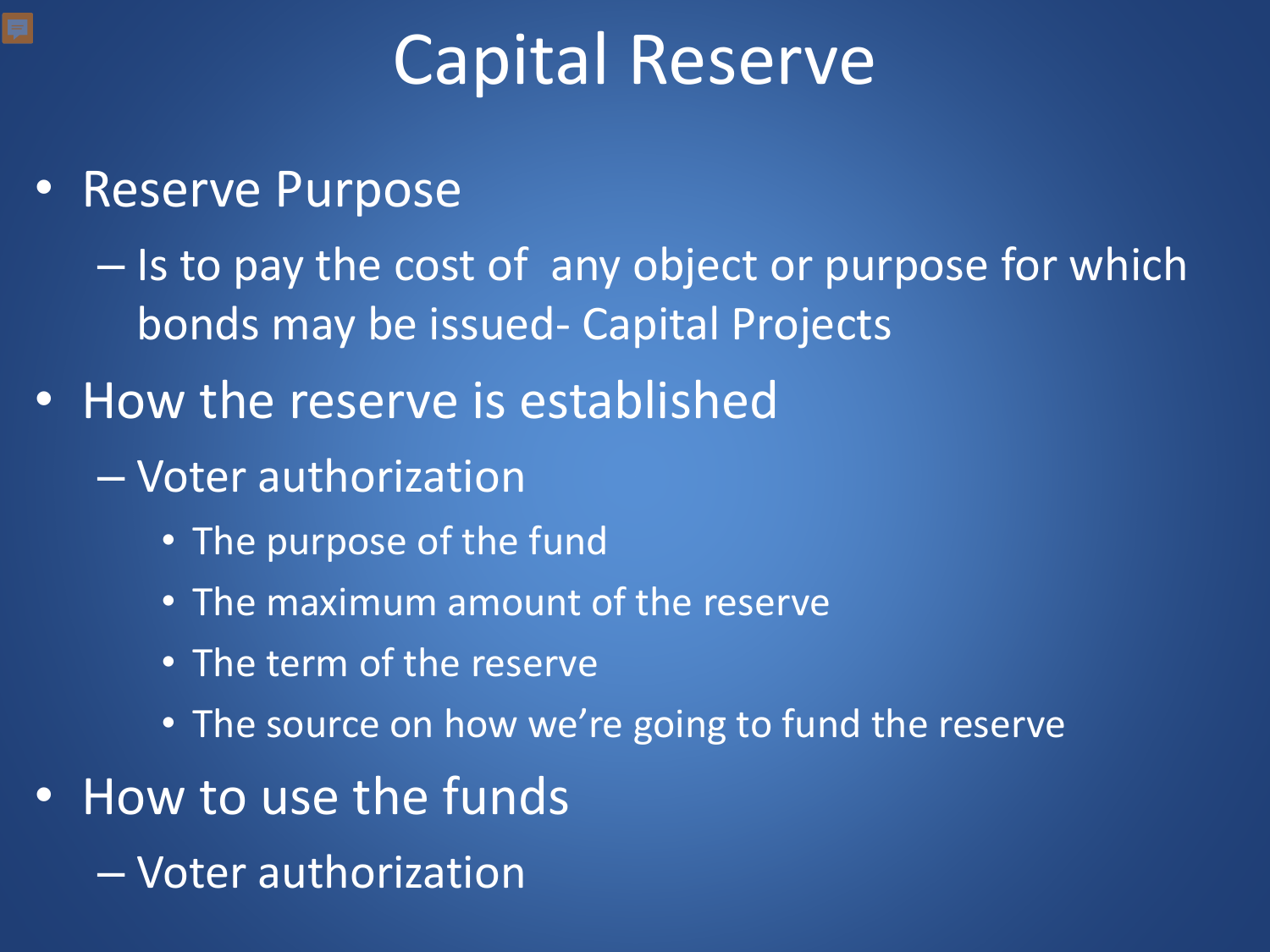### State Aid Revenue

|                            |                        | 20/21 Executive        |
|----------------------------|------------------------|------------------------|
|                            | 20/21 Executive        | <b>Budget Proposal</b> |
| <b>State Aid</b>           | <b>Budget Proposal</b> | broken out             |
| <b>Foundation Aid</b>      | 17,841,334.00          | 16,593,607.00          |
| Universal Pre-k            | 161,330.00             | 161,330.00             |
| <b>Public Excess Cost</b>  | 86,167.00              | 86,167.00              |
| <b>Private Excess Cost</b> | 678,316.00             | 678,316.00             |
| <b>BOCES AID</b>           |                        | 869,000.00             |
| <b>Transportation Aid</b>  | 1,385,313.00           | 1,385,313.00           |
| <b>Building Aid</b>        | 3,845,644.00           | 3,845,644.00           |
| Computer Software Aid      |                        | 25,226.00              |
| Library Aid                |                        | 10,525.00              |
| <b>Textbook Aid</b>        |                        | 103,569.00             |
| Hardware Aid               |                        | 20,417.00              |
| <b>High Tax Aid</b>        |                        | 218,990.00             |
|                            | 23,998,104.00          | 23,998,104.00          |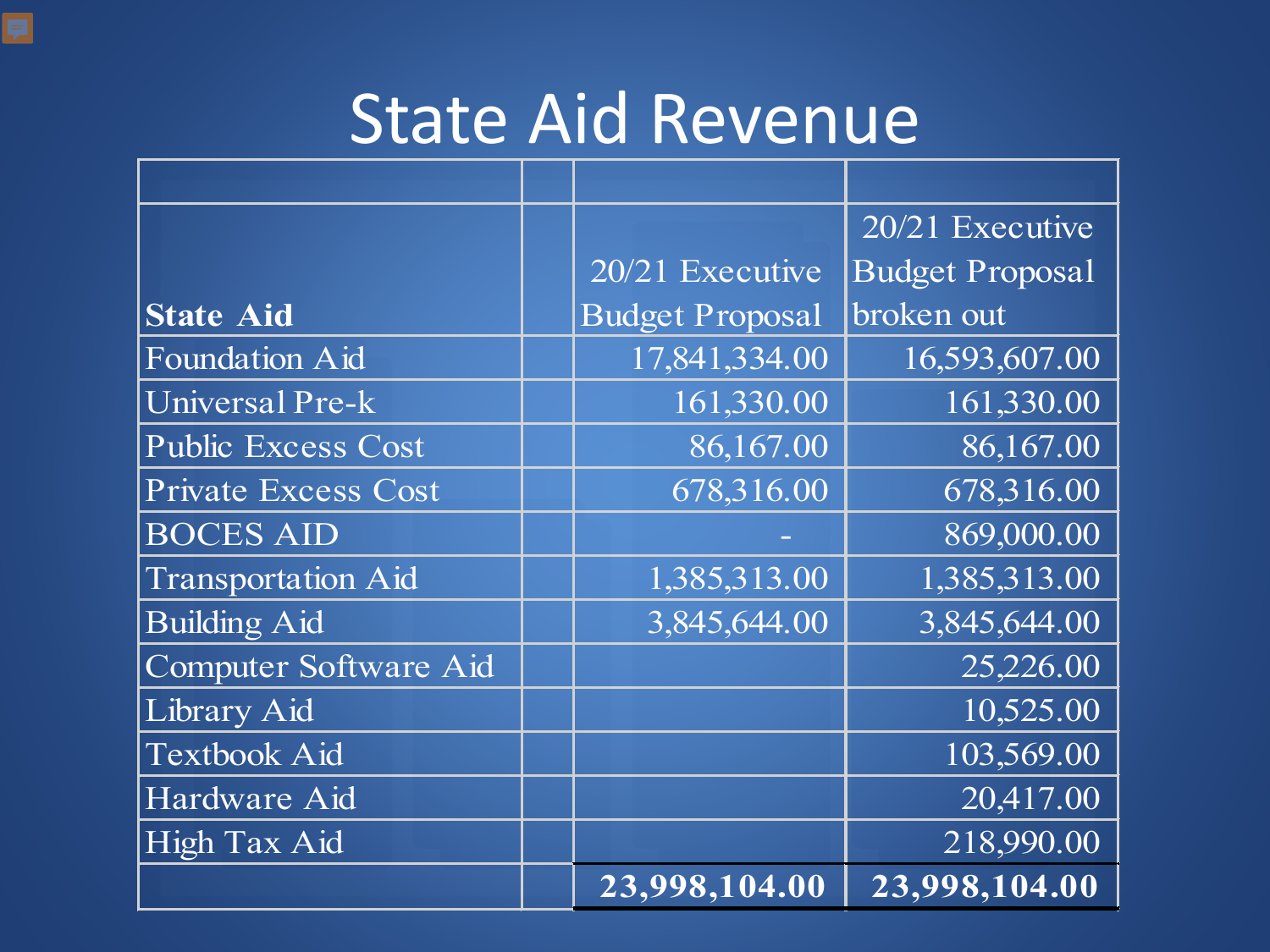# Equalization Rates

|                       | <b>Assessed at</b>                     | <b>Under</b> |                      |  |
|-----------------------|----------------------------------------|--------------|----------------------|--|
|                       | <b>Market Value</b><br><b>Assessed</b> |              | <b>Over Assessed</b> |  |
| <b>Total Assessed</b> |                                        |              |                      |  |
| Value                 | 100,000                                | 90,000       | 110,000              |  |
| Total Market          |                                        |              |                      |  |
| Value                 | 100,000                                | 100,000      | 100,000              |  |
| Equalization          |                                        |              |                      |  |
| Rate                  | 100%                                   | 90%          | 110%                 |  |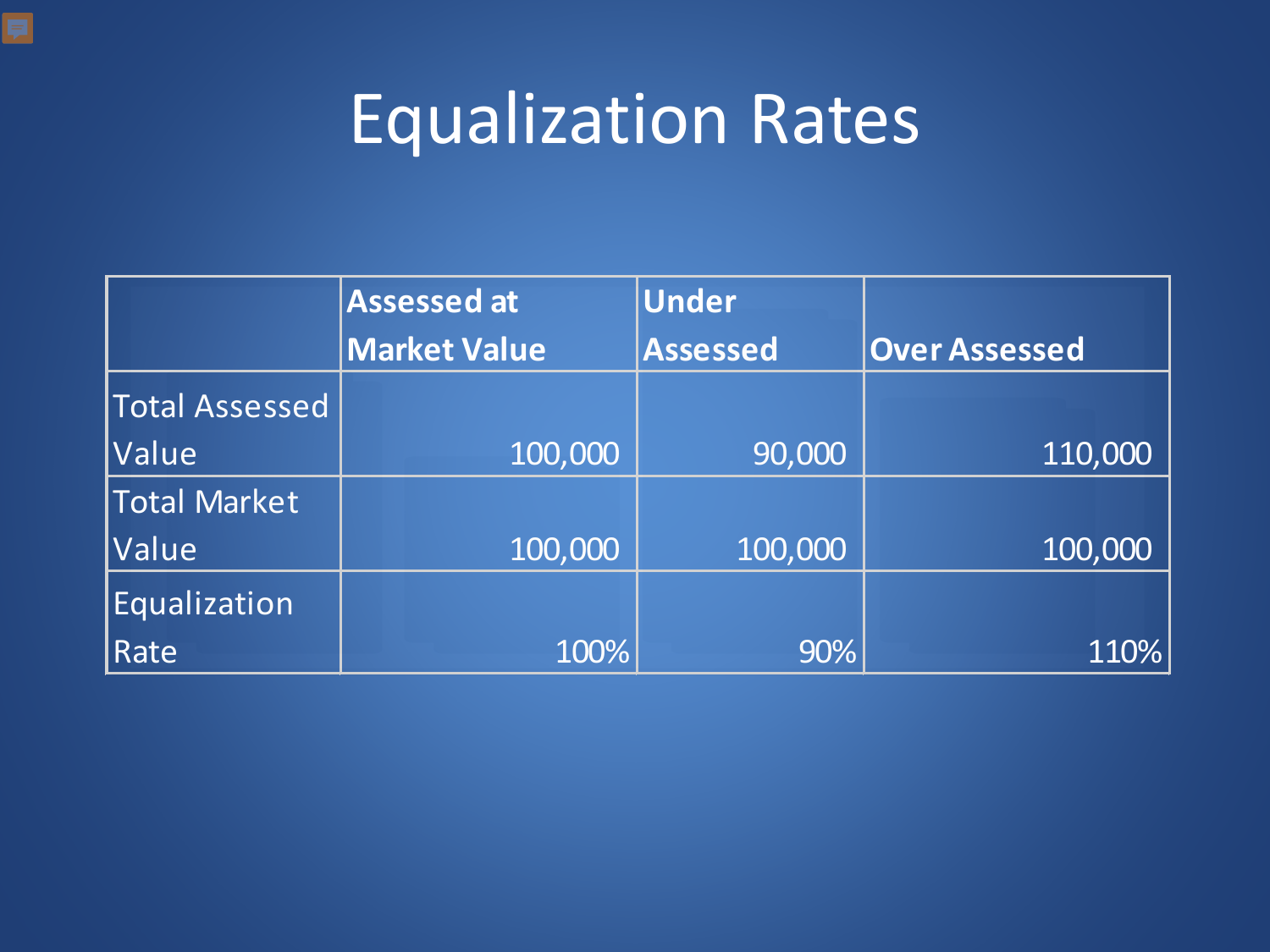# Equalization Rates Cont.

|                            | <b>Hudson City   Claverack</b> |          | Stockport |
|----------------------------|--------------------------------|----------|-----------|
| <b>Taxable Value</b>       | 100,000                        | 100,000  | 100,000   |
| <b>Equalization Rate</b>   | 100%                           | 91.0%    | 80.79%    |
| <b>Full Assessed Value</b> | 100,000                        | 109,890  | 123,778   |
| <b>Tax Rate</b>            | 13.5575                        | 14.89839 | 16.781207 |
| <b>Taxes</b>               | 1,356                          | 1,490    | 1,678     |
|                            |                                |          |           |
| <b>Tax Rate</b>            | 13.5575                        | 14.8984  | 16.781207 |
|                            | 100%                           | 91.0%    | 80.79%    |
| <b>Full Value Tax rate</b> | 13.558                         | 13.558   | 13.558    |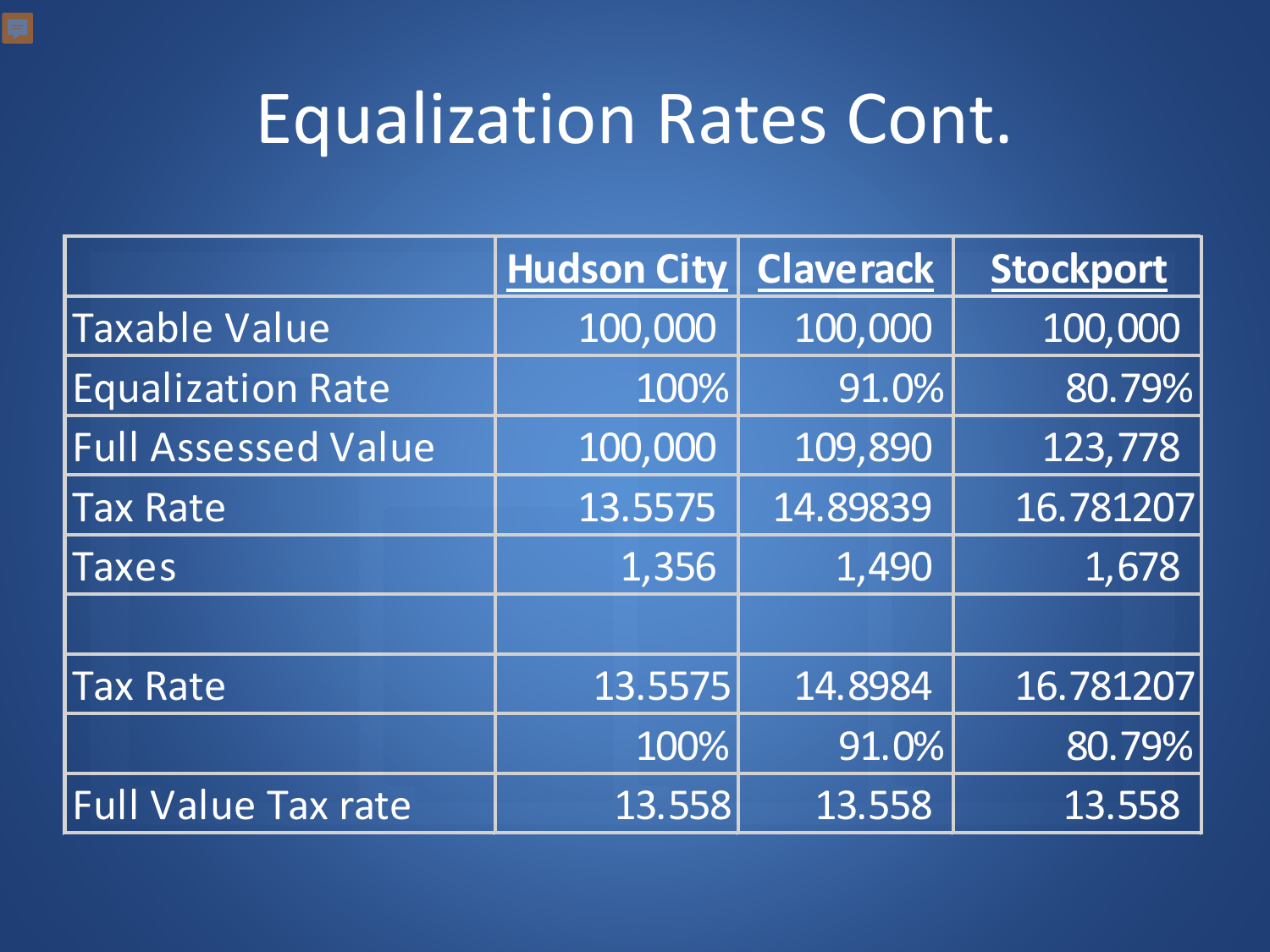### **How would a tax levy increase affect an individual tax bill with an assessed value of \$100,000?**

|                  | Assessed     | <b>Tax Paid</b>        | 2.43% Levy      |                   |
|------------------|--------------|------------------------|-----------------|-------------------|
|                  | <b>Value</b> | 2019-20                | <b>Increase</b> | <b>Difference</b> |
| <b>Hudson</b>    | \$100,000    | \$1,355.75             | \$1,388.70      | \$32.94           |
|                  |              |                        |                 |                   |
| <b>Claverack</b> | \$100,000    | \$1,489.84             | \$1,526.04      | \$36.20           |
|                  |              |                        |                 |                   |
| <b>Ghent</b>     | \$100,000    | $\overline{$}1,457.80$ | \$1,493.22      | \$35.42           |
|                  |              |                        |                 |                   |
| Greenport        | \$100,000    | \$1,442.30             | \$1,477.34      | \$35.05           |
|                  |              |                        |                 |                   |
| Livingston       | \$100,000    | \$1,653.36             | \$1,693.53      | \$40.18           |
|                  |              |                        |                 |                   |
| <b>Stockport</b> | \$100,000    | \$1,678.12             | \$1,718.90      | \$40.78           |
|                  |              |                        |                 |                   |
| <b>Taghkanic</b> | \$100,000    | $\overline{$}1,418.15$ | \$1,452.61      | \$34.46           |

#### *Assumptions:*

- *No STAR exemptions*
- *No change in assessed values*
- *No change in full values*
- *No change in equalization rates*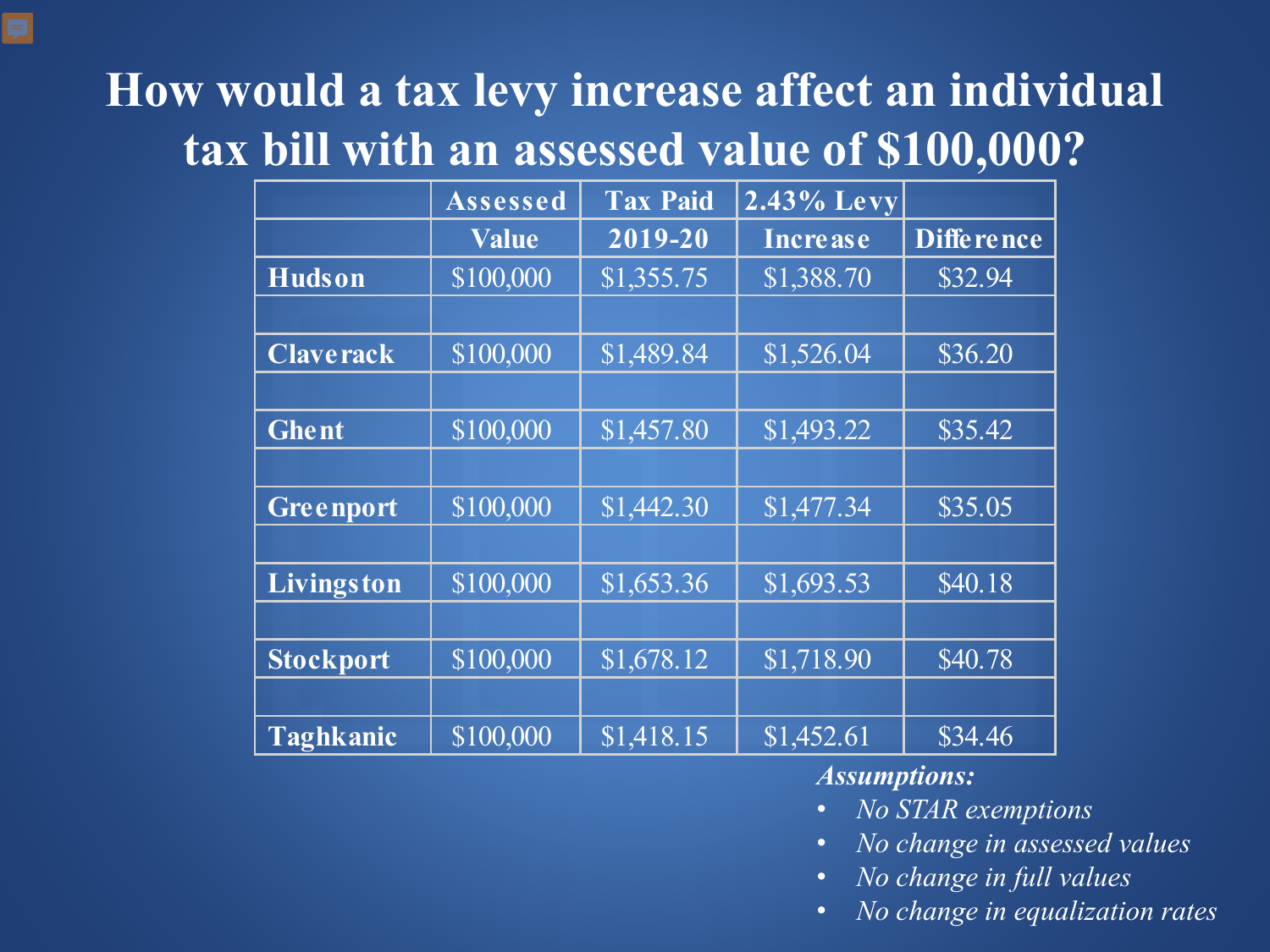### **How would a tax levy increase affect an individual tax bill with an assessed value of \$200,000?**

|                  | Assessed           | <b>Tax Paid</b> | 2.43% Levy      |                   |
|------------------|--------------------|-----------------|-----------------|-------------------|
|                  | <b>Value</b>       | 2019-20         | <b>Increase</b> | <b>Difference</b> |
| <b>Hudson</b>    | $\sqrt{\$200,000}$ | \$2,711.51      | \$2,777.40      | \$65.89           |
|                  |                    |                 |                 |                   |
| <b>Claverack</b> | \$200,000          | \$2,979.68      | \$3,052.08      | \$72.41           |
|                  |                    |                 |                 |                   |
| <b>Ghent</b>     | \$200,000          | \$2,915.60      | \$2,986.45      | \$70.85           |
|                  |                    |                 |                 |                   |
| Greenport        | \$200,000          | \$2,884.59      | \$2,954.69      | \$70.10           |
|                  |                    |                 |                 |                   |
| Livingston       | \$200,000          | \$3,306.72      | \$3,387.07      | \$80.35           |
|                  |                    |                 |                 |                   |
| <b>Stockport</b> | \$200,000          | \$3,356.24      | \$3,437.80      | \$81.56           |
|                  |                    |                 |                 |                   |
| <b>Taghkanic</b> | \$200,000          | \$2,836.30      | \$2,905.23      | \$68.92           |

#### *Assumptions:*

- *No STAR exemptions*
- *No change in assessed values*
- *No change in full values*
- *No change in equalization rates*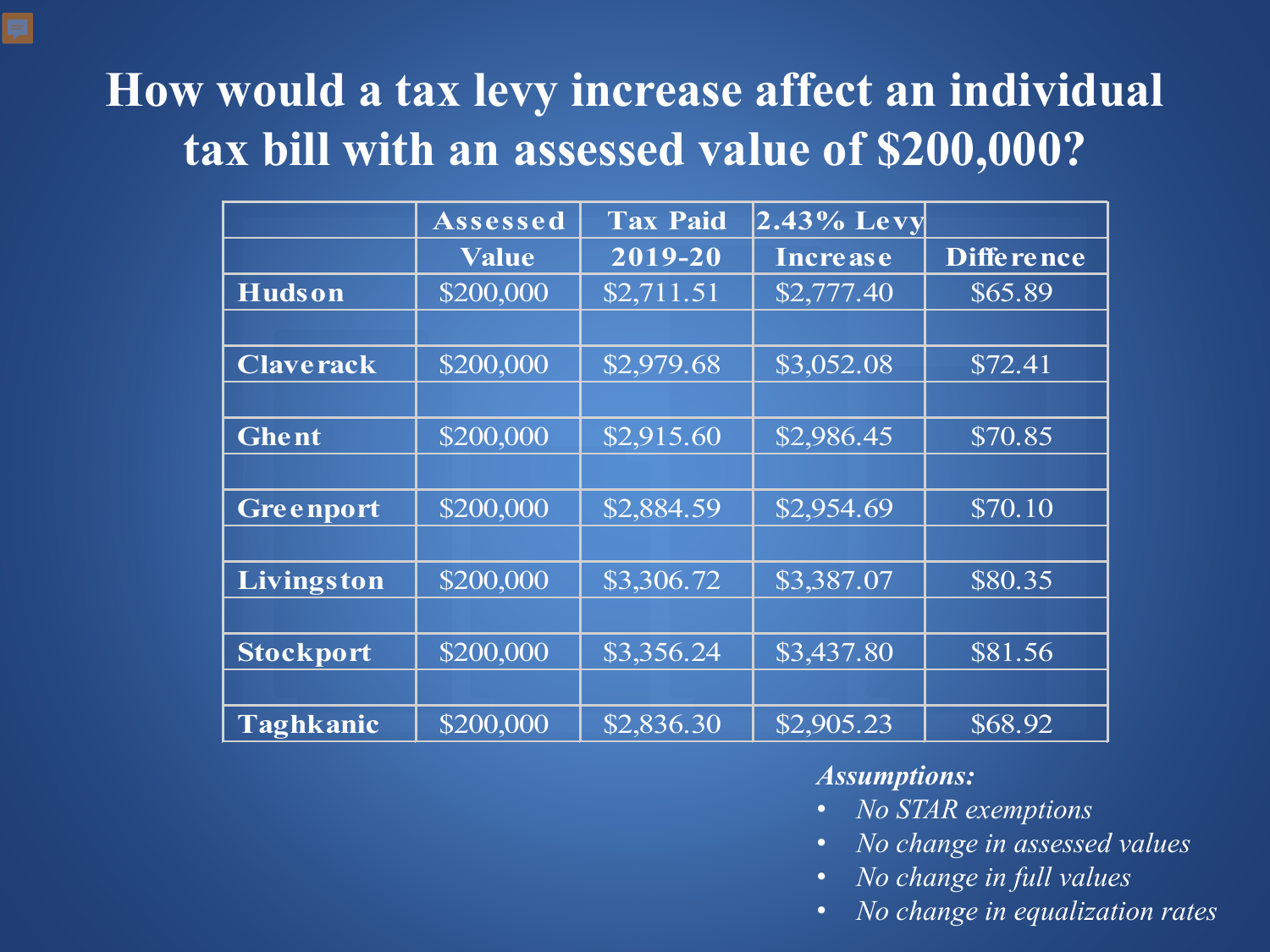#### **How would a tax levy increase affect an individual tax bill with an assessed value of \$300,000?**

F

|                  |           | <b>Tax Paid</b> | $2.5\%$ Levy    |                   |
|------------------|-----------|-----------------|-----------------|-------------------|
|                  |           | $19 - 20$       | <b>Increase</b> | <b>Difference</b> |
| <b>Hudson</b>    | \$300,000 | \$4,067.26      | \$4,166.10      | \$98.83           |
|                  |           |                 |                 |                   |
| <b>Claverack</b> | \$300,000 | \$4,469.52      | \$4,578.13      | \$108.61          |
|                  |           |                 |                 |                   |
| <b>Ghent</b>     | \$300,000 | \$4,373.40      | \$4,479.67      | \$106.27          |
|                  |           |                 |                 |                   |
| Greenport        | \$300,000 | \$4,326.89      | \$4,432.03      | \$105.14          |
|                  |           |                 |                 |                   |
| Livingston       | \$300,000 | \$4,960.07      | \$5,080.60      | \$120.53          |
|                  |           |                 |                 |                   |
| <b>Stockport</b> | \$300,000 | \$5,034.36      | \$5,156.70      | \$122.34          |
|                  |           |                 |                 |                   |
| <b>Taghkanic</b> | \$300,000 | \$4,254.46      | \$4,357.84      | \$103.38          |

#### *Assumptions:*

- *No STAR exemptions*
- *No change in assessed values*
- *No change in full values*
- *No change in equalization rates*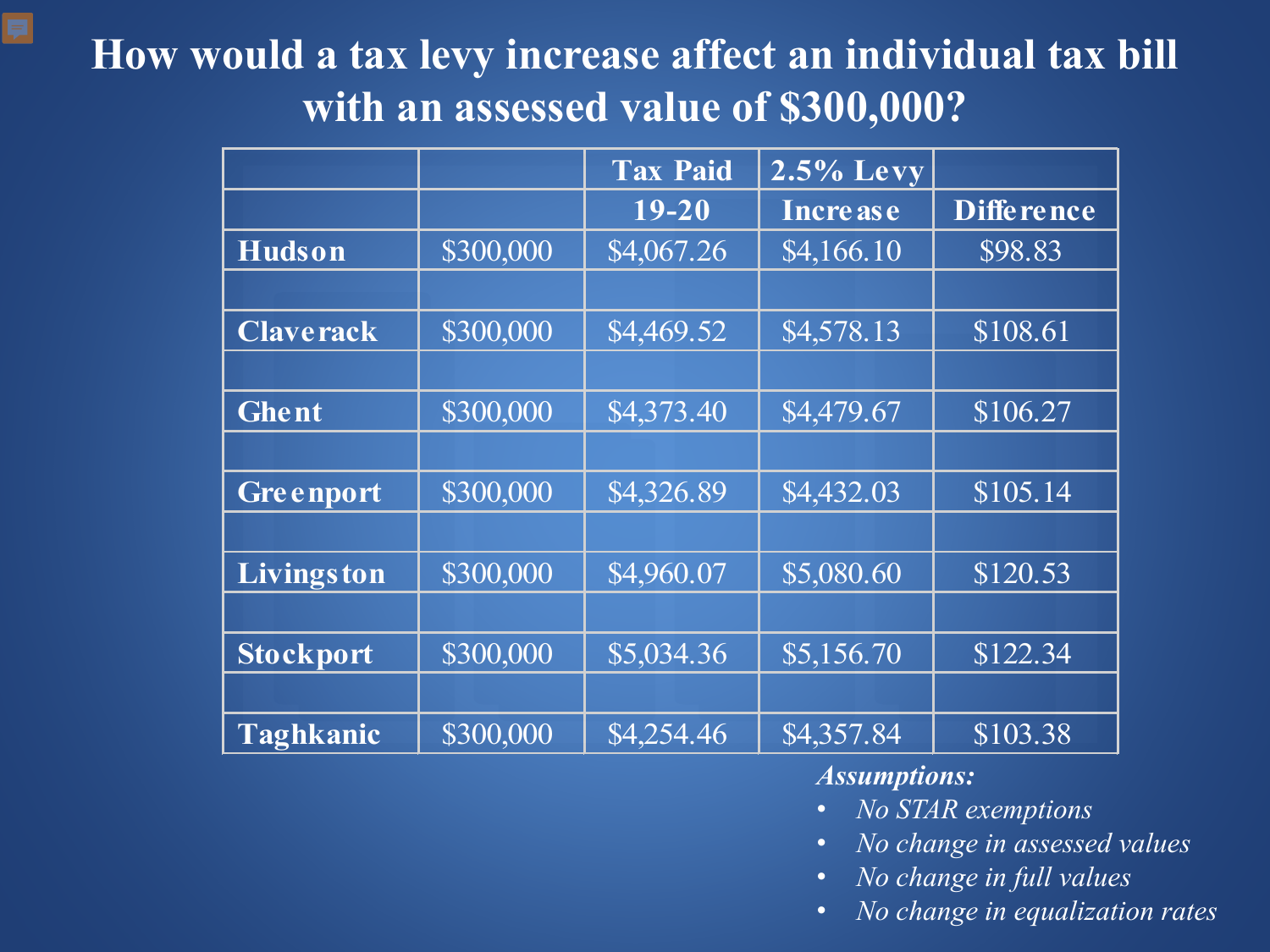# Budget Process

- 1. Begin with 3 years of actual spending.
- 2. Revenue Projection begins with state aid estimates and is adjusted based on known actual numbers.
- 3. Calculate Tax Levy.
- 4. Adjust Budget model for known increases (Salary, Debt, Etc.).
- 5. Review implications of previous years' budget.
- 6. Meet with District Leaders about student for new year
- 7. Review adjustments with Board of Education.



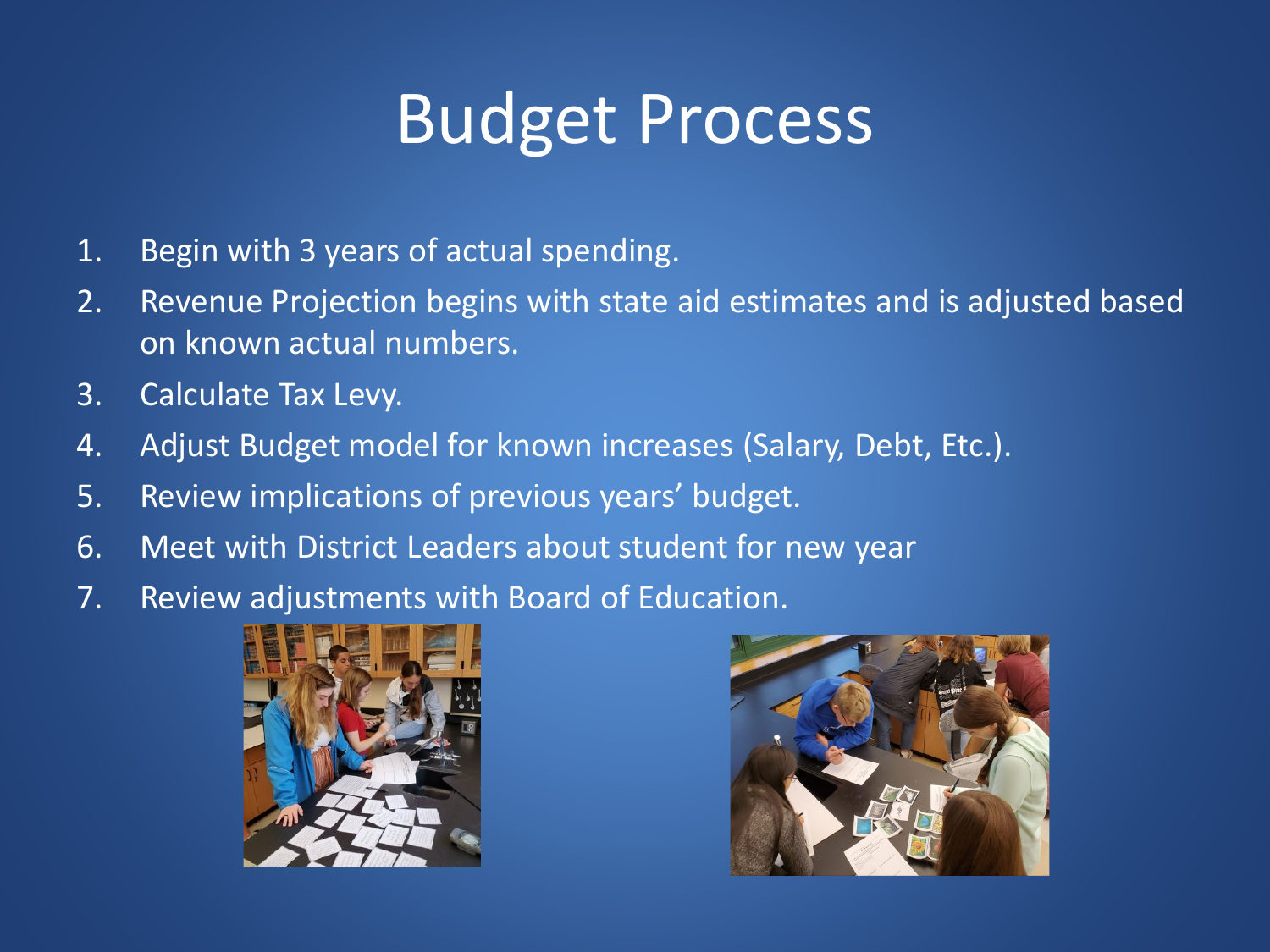### **Three years of actual spending**

Past years' spending trends provide a foundation for 2020-2021 budget development.

- 2016-2017- \$45,351,806
- 2017-2018- \$45,535,813
- 2018-2019- \$48,415,087

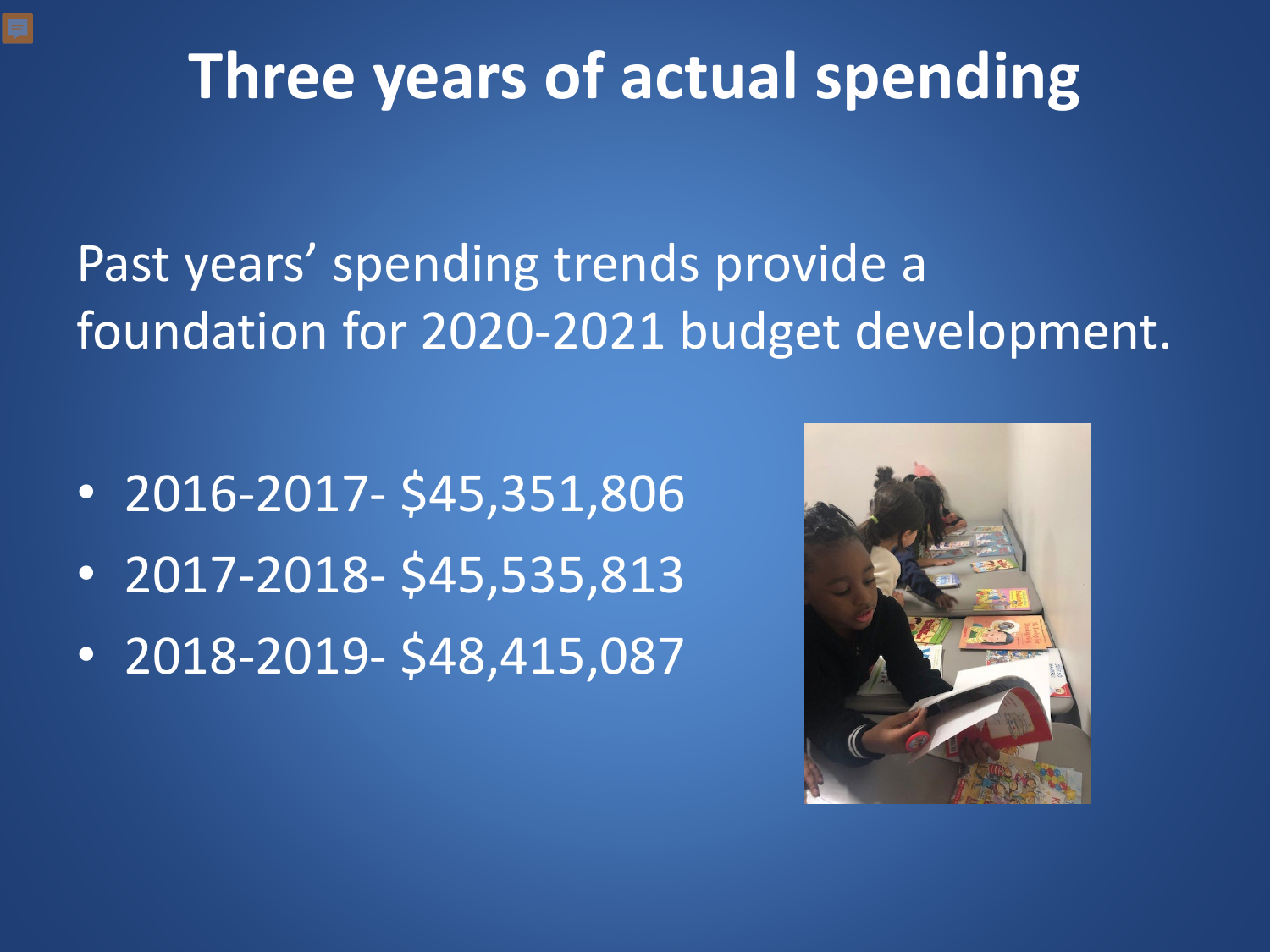### Board of Education, Central and Business **Offices**

|                       |               |               |               |         | 20/21    |
|-----------------------|---------------|---------------|---------------|---------|----------|
|                       | 16/17         | 17/18         | 18/19         | 19/20   | Proposed |
| <b>Budget Account</b> | <b>Actual</b> | <b>Actual</b> | <b>Actual</b> | Budget  | Budget   |
| A 10BOARD OF          |               |               |               |         |          |
| <b>EDUCATION</b>      | 22,988        | 14,058        | 25,599        | 26,850  | 26,850   |
| A 12CENTRAL           |               |               |               |         |          |
| <b>ADMINISTRATION</b> | 263,225       | 275,295       | 288,754       | 282,337 | 306,100  |
| A 13FINANCE           | 629,585       | 480,919       | 594,120       | 623,633 | 590,220  |